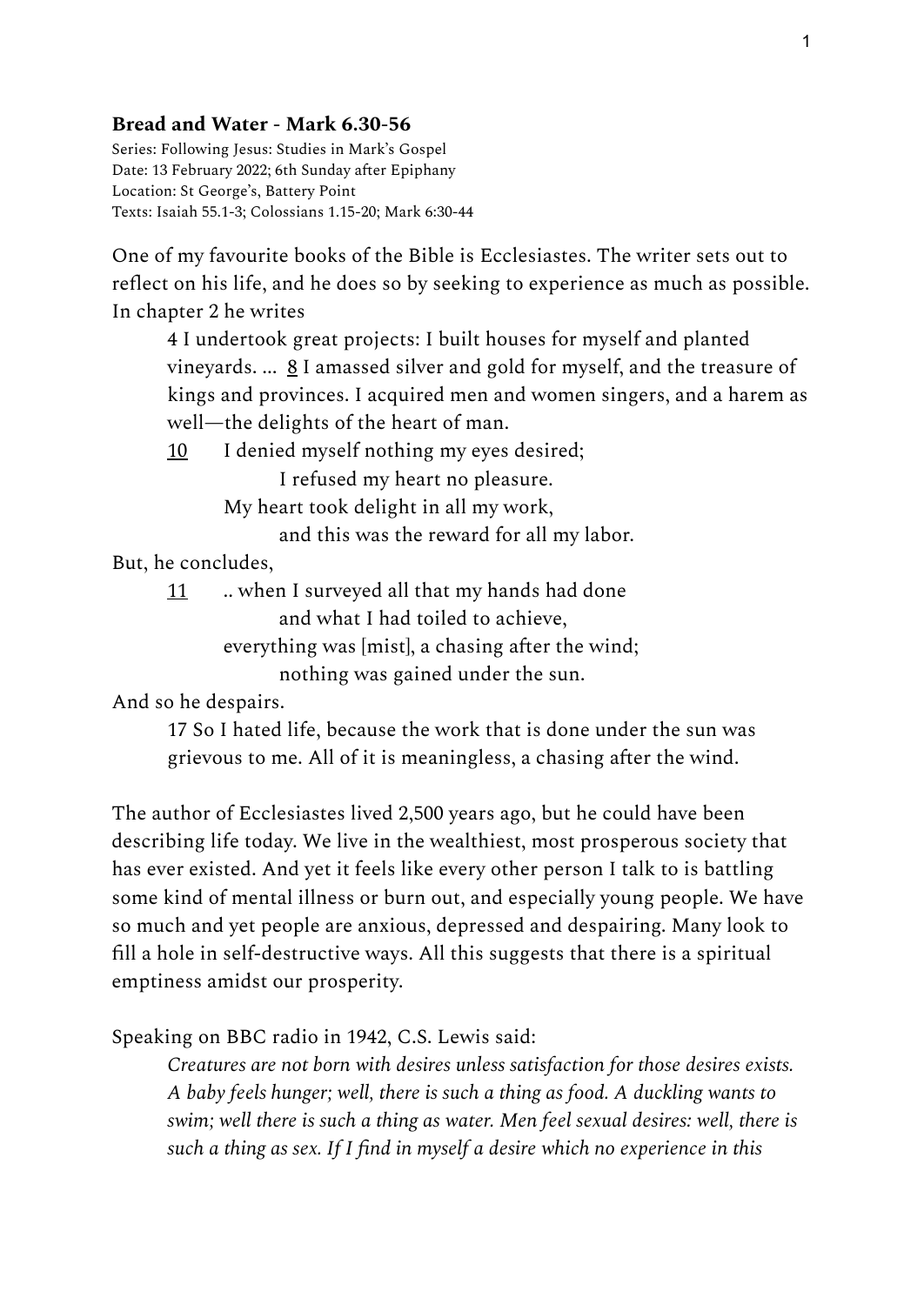*world can satisfy, the most probable explanation is that I was made for another world. 1*

The caverns of the soul are infinitely deep. And maybe that's an emptiness you've felt. Maybe on paper you should be satisfied - a lovely spouse, kids, a good job, great house, good friends, and living in the paradise of Tasmania. But there's a hunger that you just can't seem to satisfy, and you're looking for what will. Maybe you're not a Christian but you've seen that there's something that the Christians you know seem to have and you wonder what it might be.

We're continuing our series in Mark, looking at three themes: Who is Jesus? What is the Kingdom of God? And what does it mean to follow Jesus? This morning in Mark 6 we're looking at 2 of Jesus' most famous miracles: Feeding the 5000 and walking on water. These miracles teach us that God provides for our physical and spiritual needs through Jesus. He gives us our daily bread. And that is because Jesus is none other than God, come in the flesh. Although, as we'll see, the disciples, and us too may find this hard to understand. So we'll explore those 3 themes in our 2 stories, Bread and Water.

## **1. Bread (30-44)**

Have a look with me, Mark 6.30-44.

The story opens with the disciples returning from their preaching tour mentioned in verse 6-15. They're tired, and there are so many people pressing to see Jesus that he suggests some time out for a team breather. But what starts out as some R&R turns into a giant party, with Jesus as the consummate host. The people keep following Jesus, and in verse 34 we read

When Jesus landed and saw a large crowd, he had compassion on them, because they were like sheep without a shepherd. So he began teaching them many things.

It's the end of the day and Jesus doesn't want to send the crowd home will full heads and empty bellies. But there's a problem, dinner for 5000 blokes (not to mention their families), wasn't part of the conference planning. Only one person seems to have brought a packed lunch - 5 bread rolls and 2 fish.

But Jesus takes the meager supplies, Gives thanks to God, Breaks the bread and the fish into pieces and says, "Hand out the meal." And lo and behold, the

<sup>1</sup> C.S. Lewis, *Mere Christianity*, (Fount: Glasgow, 1997) 113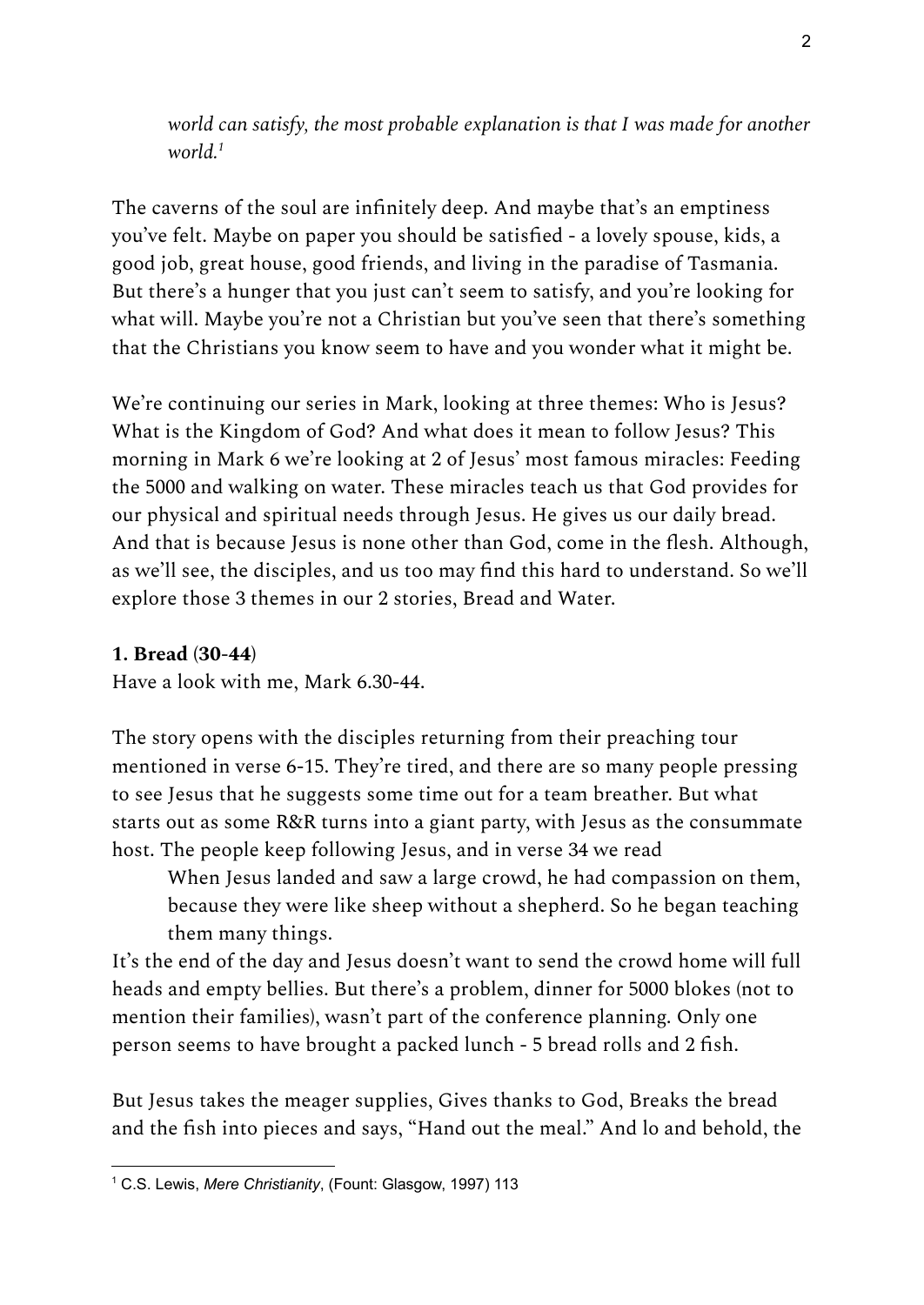multitude is fed! And what's more, like any good host, there's more than enough for all the guests.

It's one of Jesus' most famous miracles, but it raises some questions. Some people reject outright Jesus doing this sort of thing because it's a violation of the laws of nature. 5 loaves and 2 fish simply cannot become food for thousands of people. To get around this, some people say that the real miracle was that people's hearts were opened to share the food they had stashed away, like the boy John's gospel records was the one who brought the bread and fish. But that is to misread the text and to sell it short.

No, this miracle is a window into who Jesus is. Mark is clear from his first sentence. Jesus is the Christ, the Son of God. Jesus isn't just a great teacher, he's the Son of God, God come in the flesh. Yes, it's a miracle alright, contrary to the laws of nature. But it's not a *violation of* nature. It can't be when it's the one who created and who sustains nature who is bringing this about. Did you pick up what our 2nd reading from Colossians said about Christ? *All things were created through him and for him. He is before all things and in him all things hold together*.

You see God doesn't just create the universe and then leave it to its own devices. He continues to uphold and sustain it. And he does this through his Son. *In him all things hold together*. And he *provides* for all that he has made, including us. This is what theologians call the doctrine of *Providence.* This miracle is a window in how God works - not by working against nature, but rather by working through the stuff of creation. There is a continuity between his ordinary work of Providence and his extraordinary work in the miraculous.

This miracle on the shores of Galilee 2000 years ago is a picture of how God provides for each one of us. He causes the sun to shine and the rain to fall on the wicked as well the righteous. You can look to him to provide for your needs. This is why Jesus tells us to ask God to give you your daily bread. On that day the bread answered the call of its Maker to feed those in need. He will provide for you today.

But this story also points to a deeper hunger that Jesus satisfies. He feeds not only the body but also the soul.

We get a sense of this in Jesus' response to the crowd in verse 34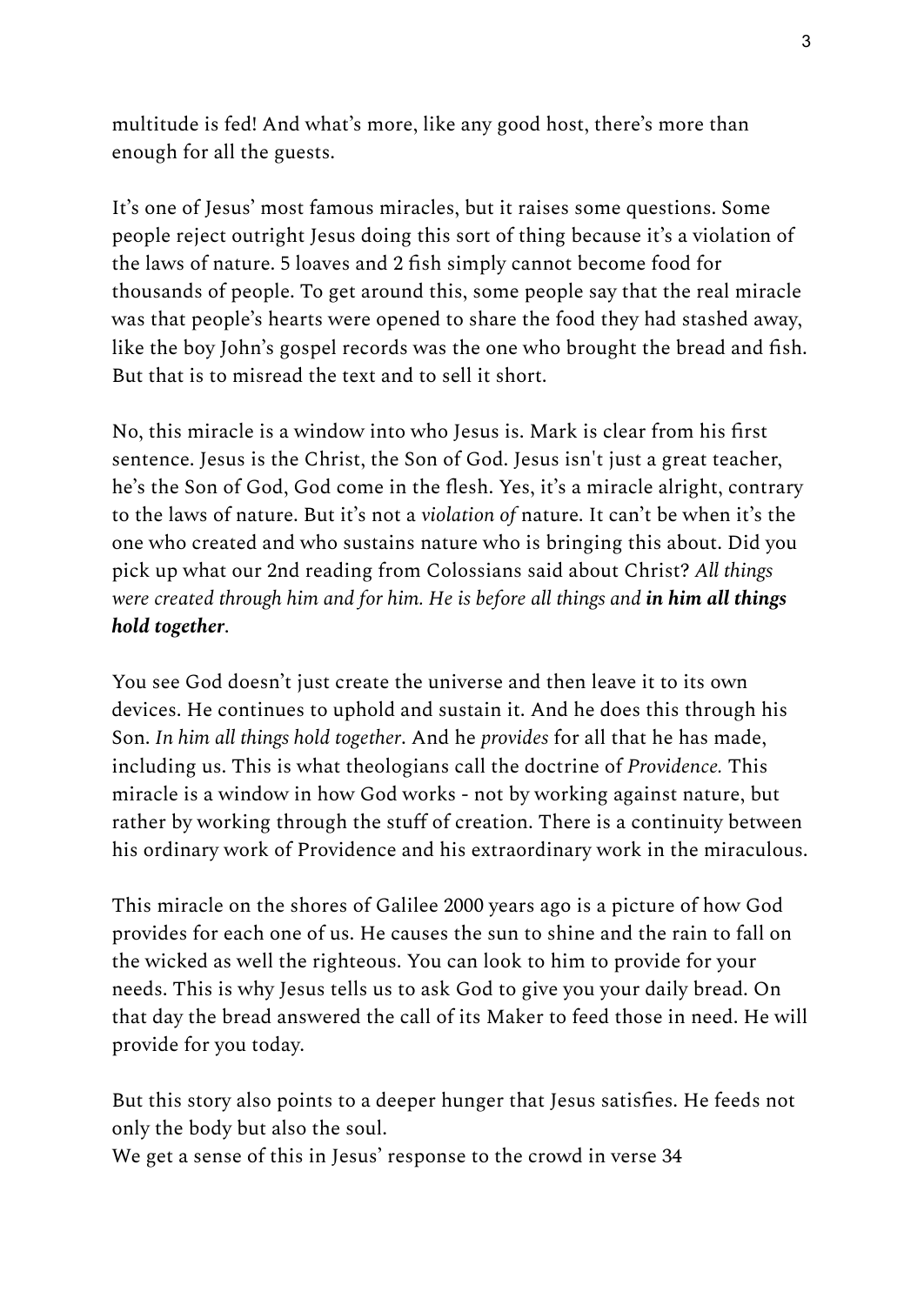When Jesus landed and saw a large crowd, *he had compassion on them, because they were like sheep without a shepherd.*

The people need a shepherd like the one in Psalm 23, who makes them lie down in green pastures, who leads them by still waters, who refreshes the soul. One who will guide them on paths of righteousness. One who will walk with them in the valley of the shadow of death, whose rod and staff will comfort. And Jesus is that shepherd, the good shepherd, who lays down his life for the sheep.

And how does he respond to this deeper spiritual hunger?

*He began teaching them many things.*

We're reminded of the words Jesus said when tempted in the desert, *Man shall not live on bread alone, but on every word that comes from the mouth of God*. 2 We need God's word to live.

It's the same message as Isaiah 55.

1 "Come, all you who are thirsty, come to the waters; and you who have no money, come, buy and eat! Come, buy wine and milk without money and without cost. 2 Why spend money on what is not bread, and your labor on what does not satisfy? *Listen, listen to me*, and eat what is good, and your soul will delight in the richest of fare. 3 *Give ear and come to me; hear me, that your soul may live.*

Then, in verse 41, we get another hint at how Jesus satisfies that deeper hunger.

Taking the five loaves and the two fish and looking up to heaven, he gave thanks and broke the loaves. Then he gave them to his disciples to set before the people.

The early church saw this as pointing towards another moment when Jesus would take the bread, give thanks, break it and give it to his disciples. In the Last Supper Jesus told his followers the meaning of his death. He would sacrifice his life that they might live. His body would be broken and his blood

<sup>2</sup> Matthew 4.4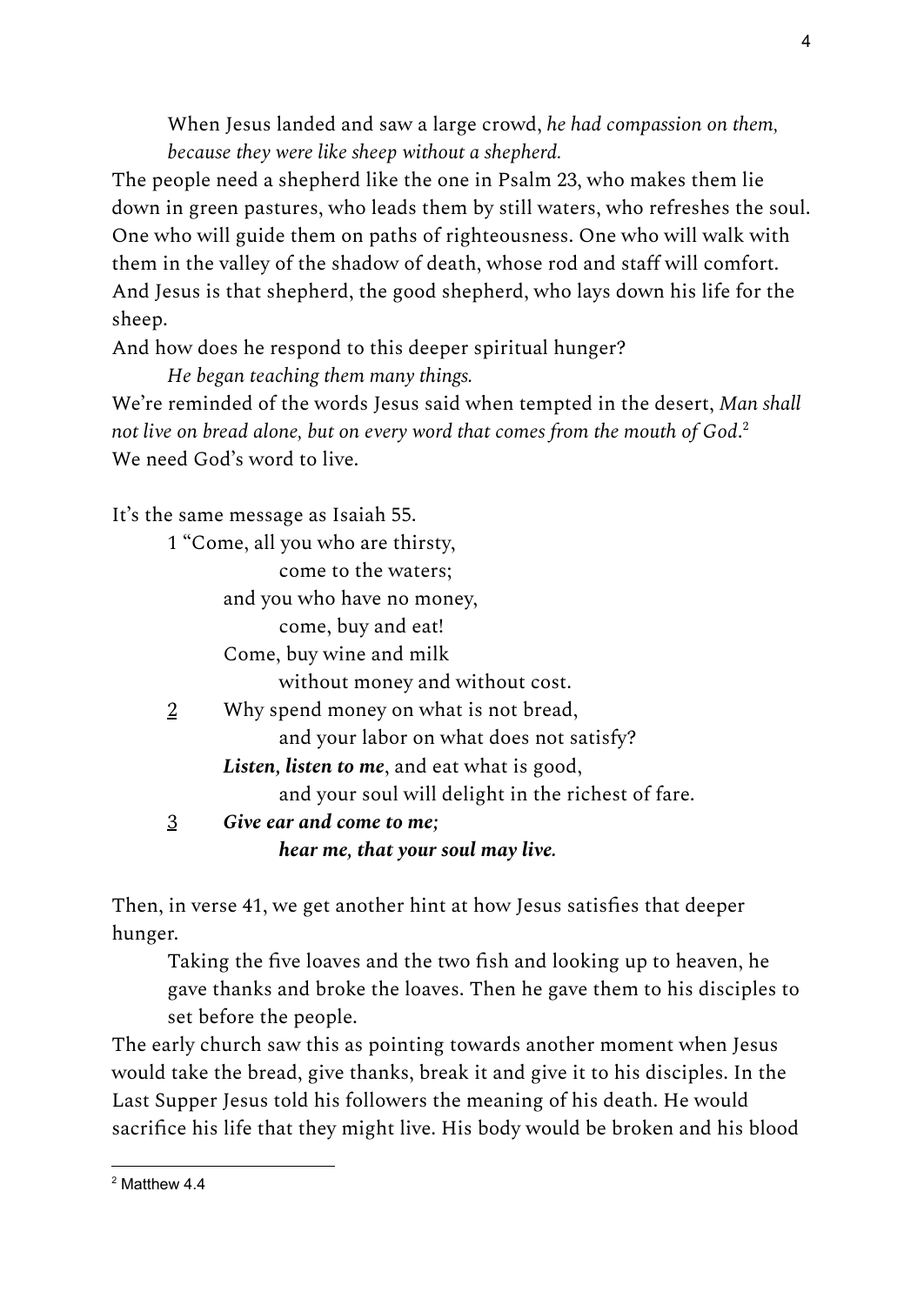would be shed so that they might be forgiven and restored to communion with God. Just as God had provided manna in the wilderness, the bread of heaven, to feed his people Israel, so in this miracle Jesus pointed to how he would offer us his body, the true bread of heaven. As God himself, he is the source of life. His body is real food, his blood real drink. Just as we need our daily bread so also we need to feed on Christ to live.

Saint Augustine opens his spiritual autobiography with the same theme. Speaking to God he says

*You have made us for yourself and our heart is restless until it finds its rest in you.*

We're made for God. Only he can fill the infinite cavern in our hearts. Apart from him we wither and die. But He is the one who can nourish our souls.

Later in the service we'll come to share in the Lord's Supper. If you're a Christian, this is a moment for your hearts to be nourished and your soul fed by Christ. I love Augustine's picture of the Lord's Supper. As you press your teeth into the bread you spiritually press your teeth into Christ. $^3$  So come and receive the bread and wine, and know that Jesus' body was broken for *you* and his blood shed for *your sins*. And so be strengthened to follow him. If you're not yet a believer, this is what is going on. Jesus offers his life for you, but you only receive him by faith. So if you're not trusting Christ, don't take the bread and wine, just receive a blessing. If you're not sure, maybe today for the first time you could receive Christ. He offers himself for you. Come with hands open to ready to receive his grace to you. As you eat and drink, thank Christ in your heart for death for you and the life he gives.

Christ feeds both the body and the soul. What does this text teach us about following Jesus? Sometimes people object to this miracle and say, well if Jesus could feed 5000, why doesn't he end hunger today? This misunderstands the primary purpose of Jesus' miracles, which is to show who he is. But second, it misses Jesus' words to his disciples. *You give them something to eat*. We are called to follow his example of compassion, and to feed the hungry. But even

<sup>3</sup> Cf. John 6.32-58; Augustine, *Tractate 26*; Calvin, *Short Treatise on the Supper of our Lord*; 39 Articles, Articles XXV, XXVI, XXVIII, XXIX.

Article XXVIII: The Supper of the Lord is not only a sign of the love that Christians ought to have among themselves one to another; but rather it is a Sacrament of our Redemption by Christ's death: insomuch that to such as rightly, worthily, and with faith, receive the same, the Bread which we break is a partaking of the Body of Christ; and likewise the Cup of Blessing is a partaking of the Blood of Christ.

<sup>…</sup> The Body of Christ is given, taken, and eaten, in the Supper, only after an heavenly and spiritual manner. And the mean whereby the Body of Christ is received and eaten in the Supper is Faith.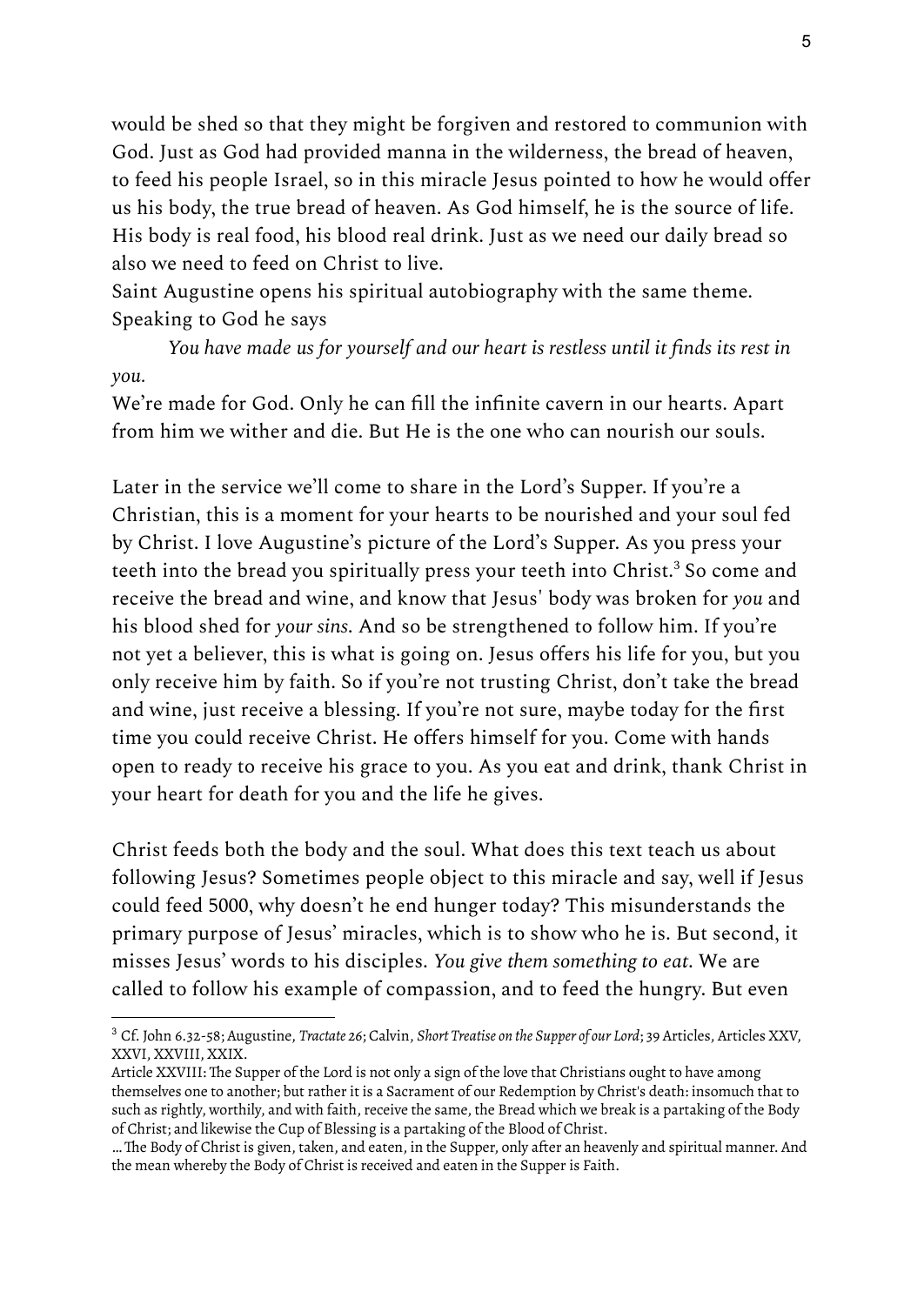as we understand this we see the disciples coming to an end of their emotional and material resources. They are tired and hungry and have nothing to give. The reality is, like the disciples, we don't have the resources in ourselves to meet the needs of others. But when we trust Christ; when we look to him to supply our needs and *through us* to supply the needs of others, then we can give.

So much for God providing our daily bread through Jesus. What about the second miracle? That brings us to, a much briefer, point 2.

## **2. Water (45-56)**

Read with me verse 45.

**45** Immediately Jesus made his disciples get into the boat and go on ahead of him to Bethsaida, while he dismissed the crowd. **46** After leaving them, he went up on a mountainside to pray.

Before we look at the miracle, it's worth noting verse 46. Jesus seeks a moment of solitude to spend in communion with his Father. That's what prayer is. It's in prayer that Jesus finds his own nourishment. And it's true for us too. Prayer is so easily crowded out by other important things. If we want to be able to do all that God calls us to, we need to seek solitude with our Father, and be nourished in prayer. I know this is a lesson I have to keep relearning.

Back to the story. This is the second moment in Mark's gospel the disciples find themselves struggling on the Sea of Galilee. Back in chapter 4 Jesus calmed the storm with a word. On that occasion he asked them, "Why are you so afraid? Do you still have no faith?" They were terrified and said, "Who is this? Even the wind and waves obey him!"<sup>4</sup> Now as they're straining against the wind, they see Jesus walking past them as though the lake was solid ground. Understandably, they cry out in terror. What is going on? What are they seeing? A ghost?

Immediately he spoke to them and said, "Take courage! It is I. Don't be afraid." **51** Then he climbed into the boat with them, and the wind died down. They were completely amazed, **52** for they had not understood about the loaves; their hearts were hardened.

I find this moment so helpful. We as readers know Mark's introduction - that Jesus is the Messiah, the Son of God. But the disciples don't know that. What

<sup>4</sup> Mark 4.35-41